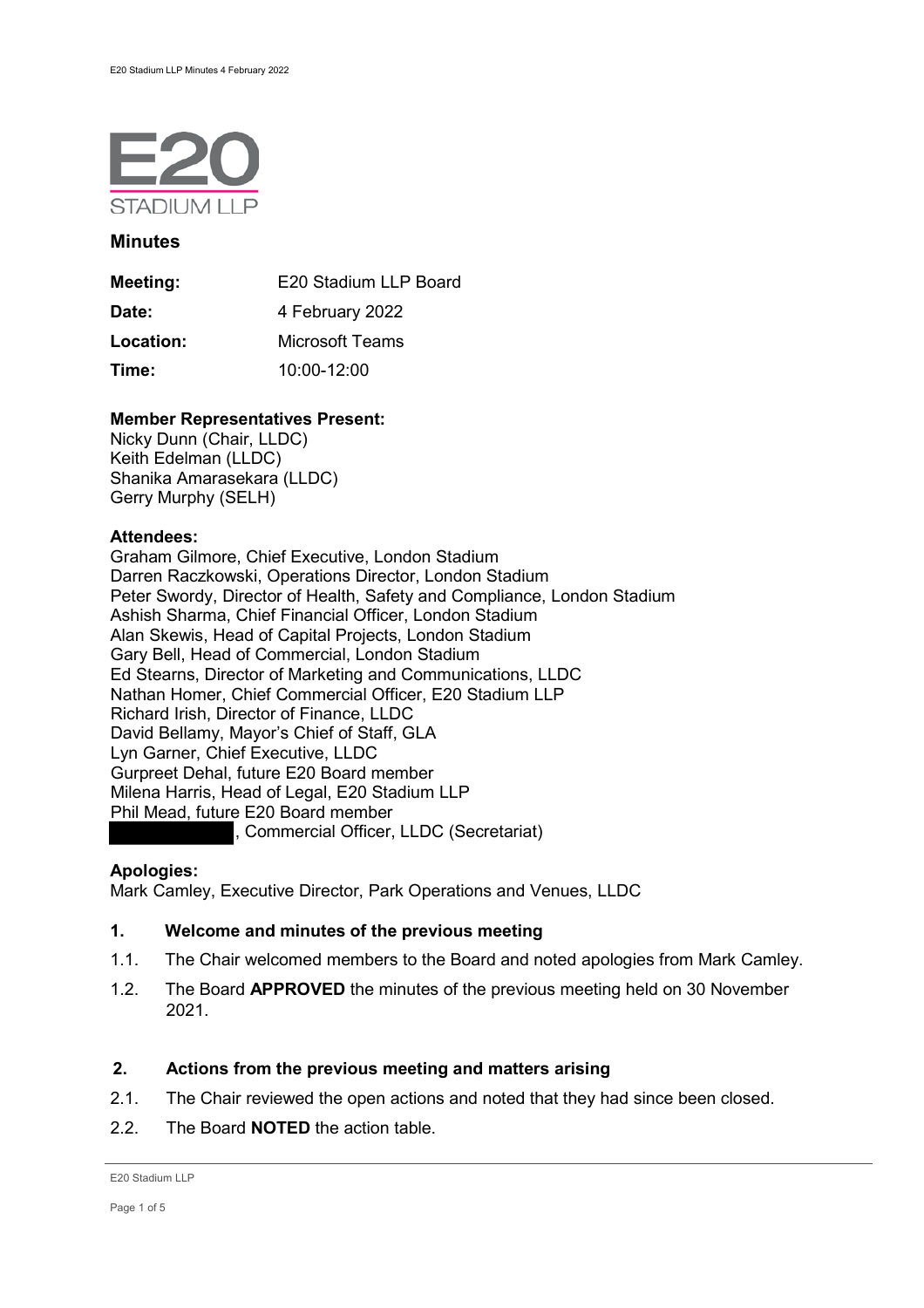### $3<sub>1</sub>$ **Health and Safety Report**

- $3.1.$ Peter Swordy presented the Health and Safety report to the Board and highlighted the following:
	- 3.1.1. Plan B restrictions had been lifted on 27 January 2022. The safety measures put in place at the Stadium during this period had been successful and Peter noted that good collaborative work with WHU officers took place with Covid checks at matches.
	- 3.1.2. There had been an instance of 2 members of LS185 staff contracting Covid whilst working in the same office space, which had been reported as a RIDDOR.
	- 3.1.3. There had been very low accident rates in the period, the frequency of which is significantly below the national average (74 per 100k working hours). Phil Mead noted that this would be an appropriate baseline figure for LS185 to report back on in the future. The Board agreed this view.
	- 3.1.4. David Bellamy asked whether the fan behavior and steward training levels had bettered since the last meeting in November 2021. Peter confirmed that there had been signs of improvement as there had been less "mass disorder" in the last quarter, as well as steward training progressing well.
- $3.2.$
- $3.3.$ Lyn Garner requested Premier League incident numbers to be included in future reports. [Action: Peter Swordy]
- $3.4.$ Lyn Garner further noted that she had been invited to attend WHU v Leeds to observe match day operations and reported that it was a very valuable experience with fantastic insight and encouraged other members of the Board to attend similar sessions.
- $3.5$ The Board NOTED the Health and Safety Report.

### 4. **CEO Report / Covid-19 Update**

- $4.1.$ Graham Gilmore presented the CEO Report to the Board and highlighted the following:
	- 4.1.1. Covid-19: There had been minor outbreaks at LS185. Staff had been encouraged to return to the office/Stadium following the lift of the work from home order imposed in mid-December.
	- 4.1.2. Operations: The Stadium had hosted their first Boxing Day fixture, which saw 26k attendees with no incidents. There had been a record number of away fans (c9k) at the Leeds match.
	- 4.1.3. Pitch: Graham thanked the Board for their input on the decision to re-stitch the pitch at the last meeting. The results are excellent and the pitch is now in

E20 Stadium LLP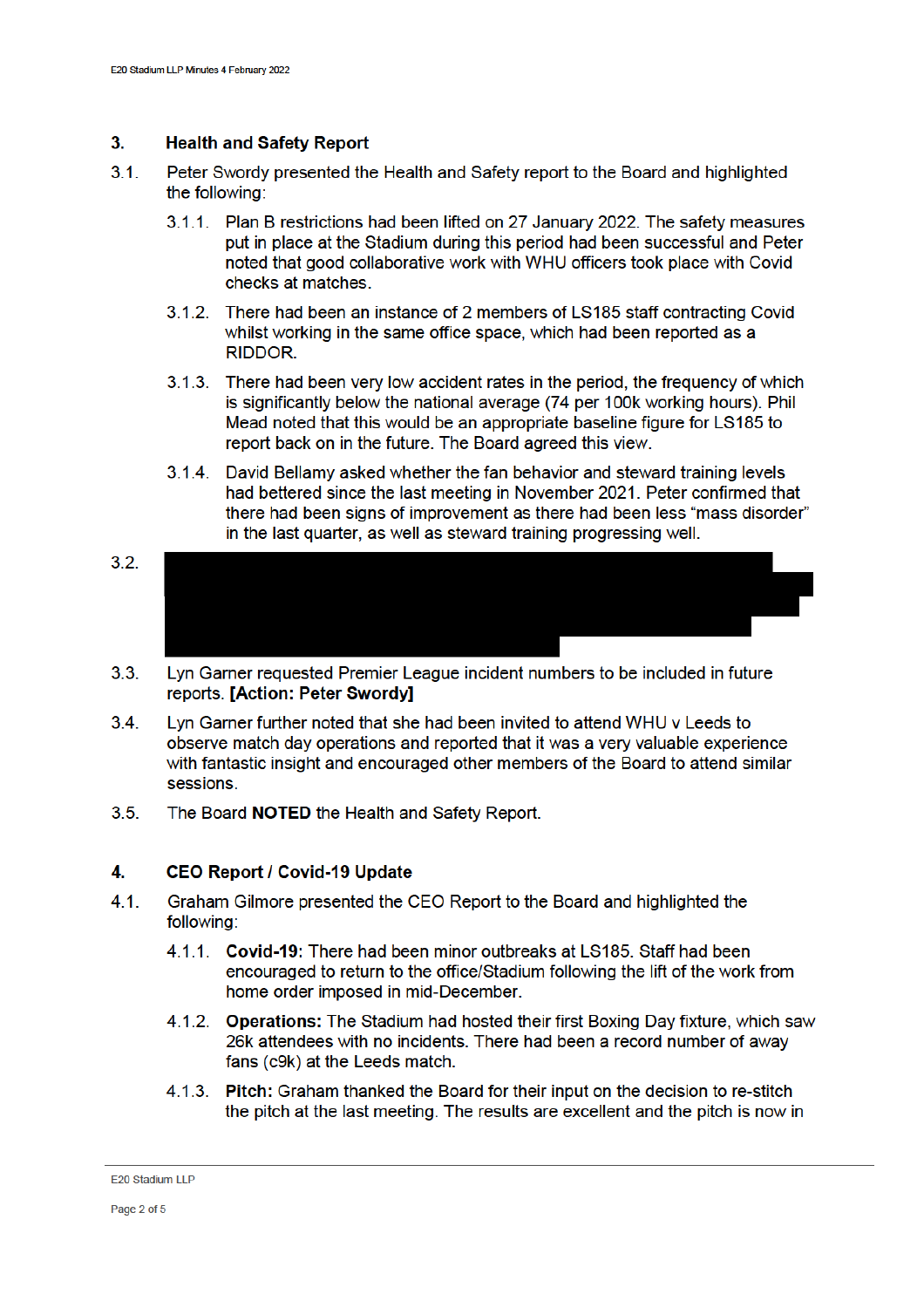an immaculate condition. WHU had continued with pre-match training which drives additional revenue to offset these costs.

- 4.1.4. SAG/Increased Capacity: Work had been ongoing on the migration in block 114 including ticket checks. WHU had been challenged to address the persistent standing in block 217 as well as poor fan behavior, particularly considering the increased capacity license request.
- 4.1.5. WHU: WHU are no longer part of the Caribou Cup. The Covid testing zone is still in place and reviewed on a weekly basis. Europa fixtures continue in March. There had been an instance of severe disorder in areas of the Leeds match, though there was a significant police presence. There had been a consistent run of match commanders which the team reported to be very helpful in mitigating poor fan behavior.
- $4.1.6.$  $4.1.7.$
- 4.1.8. **LMCT:** The LMCT pitch is showing a high level of wear and tear and is generally in poor condition, associated with high usage. Ongoing conversations are taking place in efforts to mitigate this, which may include restrictions on use.
- 4.1.9. Procurement: Ashish Sharma highlighted that the completion of procurement on event day barriers will achieve significant savings in the next budget. Discussions followed on the procurement of merchandisers and how best to capitalize on this. The Board agreed Gerry Murphy and Phil Mead would take this discussion offline to ascertain if NEC approach could offer any guidance on how LLDC may consider these areas in a more flexible manner and report back with any significant findings. [Action: Gerry Murphy / Phil Mead]
- $4.2.$ The Board NOTED the CEO update.

### $5.$ **Quarterly Finance Update**

- $5.1.$ Ashish Sharma presented the Quarterly Finance Update to the Board and noted the key highlights as at 31 December 2021 (Quarter 3):
	- 5.1.1. The latest forecast of the total E20 Group EBITDA loss is £5.3m adverse to the 2021/22 budget, which is a £0.2m increase on the position reported at the last Board meeting on 30 November 2021. This was due to:
	- 5.1.2. £0.1m on the Leeds FA Cup match. There was an increased away fan capacity as regulated by the FA, meaning segregation costs had increased.
	- 5.1.3. £0.1m on Westfield egress, traffic management and stewarding costs, which were twice the anticipated cost.



E20 Stadium LLP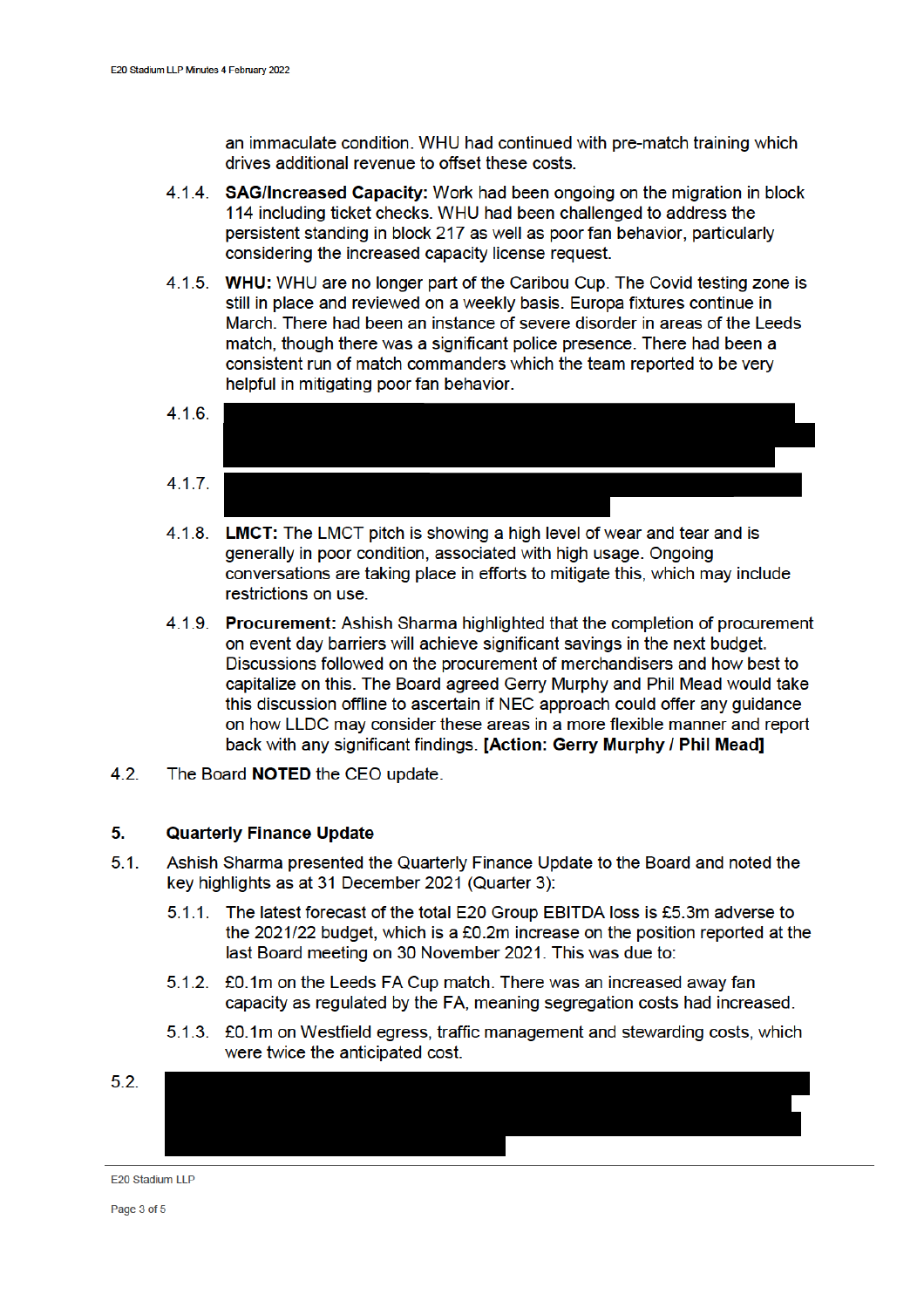$5.3.$ The Board NOTED the Quarterly Finance Update.

### 6. 2022/23 E20 Group Budget - Updated

- $6.1.$ Richard Irish presented the 2022/23 E20 Group Budget to the Board and noted that the suggestions at the previous meeting on 30 November 2021 had been addressed and incorporated into this report. The mitigations requested are set out within the paper and Richard noted that this budget had been included within the LLDC budget, currently in review after being submitted to the GLA.
- $6.2.$ The Board APPROVED the updated 2022/23 E20 Group Budget.
- 6.3 The Board NOTED the key risks to the 2022/23 budget as outlined in section 7 of the report.



### 8. Stadium Capital Investment and Lifecycle 2021/22 - Quarterly Update

- $8.1.$ Alan Skewis gave an update on the E20 Group capital projects and lifecycle investment at the end of Quarter 3 and made the following highlights:
	- 8.1.1. The overall forecast remains within the approved budget. There are pressures on certain projects, partially offset by deferring projects and achieving savings.
	- 8.1.2. There had been significant movement on the West Stand replacement project, details of which can be found at appendix 3 of the report.
	- 8.1.3. Phil Mead thanked Alan for his work on detailing the spend-to-save projects as requested at the last meeting and encouraged the team to continue to review whether further projects should be considered given successes so far.
- $8.2.$ The Board NOTED the quarterly Capital Investment and Lifecycle update.

#### $9.$ **West Stand Update**

- $9.1$ Alan Skewis gave a verbal West Stand update and noted that the project was on track with both timings and budget. February and March are due to be very busy months for the project with significant work on designs and prototypes taking place. Alan noted that the contractor, ESG, had offered valuable engagement, knowledge and practical solutions.
- $9.2.$ The Board NOTED the verbal West Stand Update.

E20 Stadium LLP